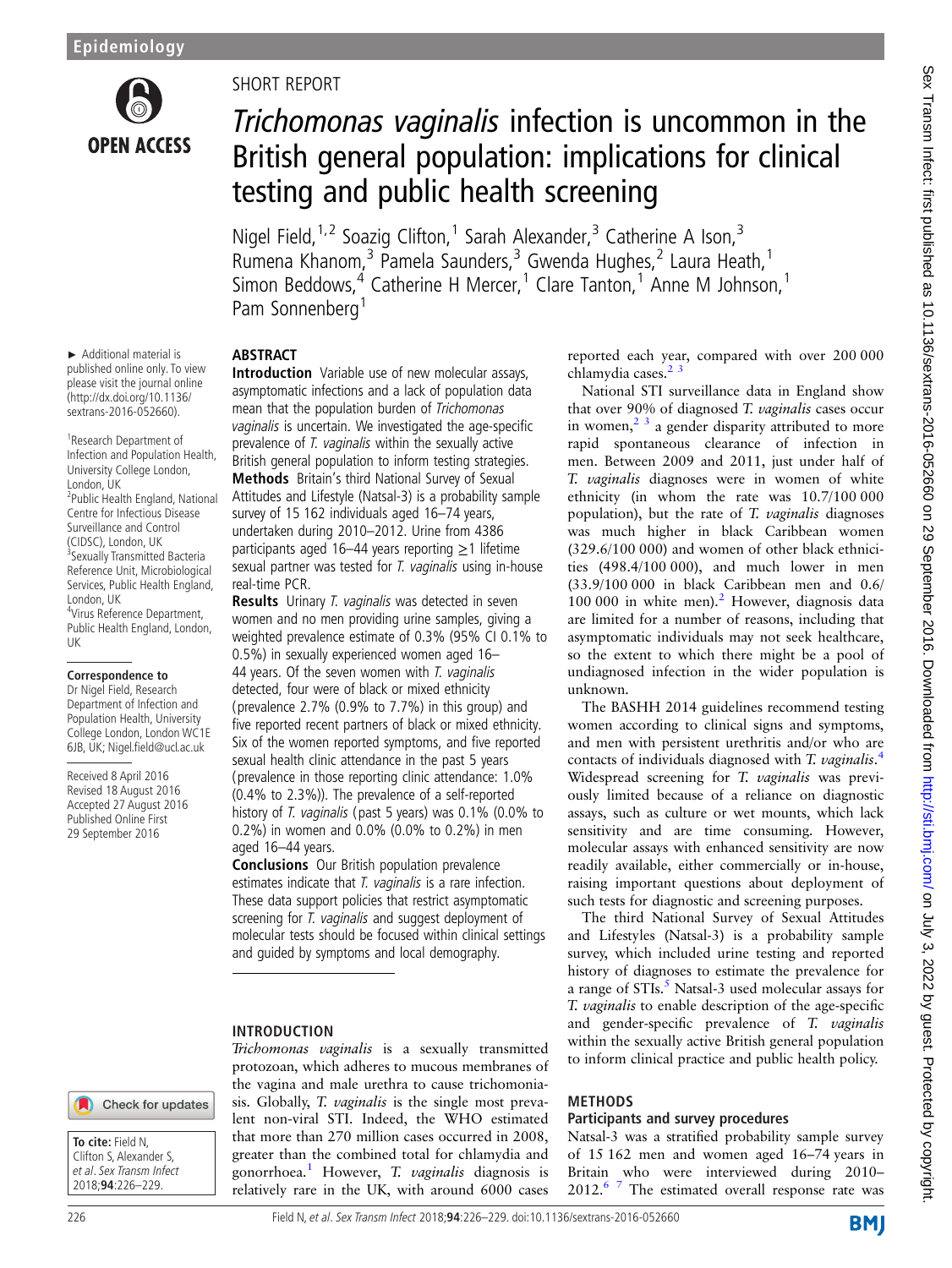57.7%, and the cooperation rate was 65.8% (of all eligible addresses contacted). Participants were interviewed in their own homes using computer-assisted personal interview and computer-assisted self-interview (CASI). The CASI included questions about participants' sexual behaviour, their history of being diagnosed with STIs by a healthcare professional and their experience of genital symptoms associated with STIs in the month before interview. After the interview, we invited a sample of participants aged 16–44 years to provide urine for STI testing. Full methodological details have been described elsewhere. $5$ 

#### Laboratory methods

In 2013, we undertook anonymous testing for T. vaginalis, without return of results, on DNA extracts taken from urine samples where there was sufficient sample (4482 out of 4550 participants) and where participants had provided consent for storage (4386 out of 4482 participants). All DNA extracts were screened using a modified primary RT-PCR that detects a 92-bp repeat-region fragment of T. vaginalis  $DNA<sup>89</sup>$  and samples that generated a positive or equivocal screening result were retested with a secondary RT-PCR, which targets a conserved portion of the T. vaginalis β-tubulin gene.<sup>9</sup> <sup>10</sup> A confirmed positive result was deemed to be one where the first RT-PCR was positive or equivocal and the second RT-PCR was positive.

#### Statistical analysis

Prevalence estimates with 95% CIs in women and men are reported by age group for T. vaginalis detected in urine, and<br>self-reported T. vaginalis diagnoses over the lifetime and in the self-reported T. *vaginalis* diagnoses over the lifetime and in the<br>past 5 years. Survey analyses were done in Stata V13 accounting past 5 years. Survey analyses were done in Stata V.13 accounting for sample stratification, clustering and weighting. Analyses were additionally weighted for unequal urine selection probabilities and differential urine sample response. $5 5-$ 

#### RESULTS

Urinary T. vaginalis test results were available from 4386 sexually active participants (2559 women; 1827 men; 54.5% of all eligible participants) aged 16–44 years. The primary screening test detected T. vaginalis DNA in seven samples, all of which were confirmed with the secondary test. All seven samples were from women (there were no positive tests in men), giving a weighted prevalence estimate of 0.3% (95% CI 0.1% to 0.5%) in women aged 16–44 years (table 1). The prevalence of T. vaginalis in women decreased with age group, with the highest prevalence (0.6% (0.2% to 1.7%)) in those aged 16–24 years. Two women with T. *vaginalis* were coinfected with chlamydia, and two had at least one human papilloma virus-type detected; none of the women had N[eis](#page-3-0)seria gonorrhoeae, HIV or Mycoplasma genitalium detected.<sup>5 w1 w2</sup>

Although small numbers prevent detailed characterisation of cases, we observed that four of the seven women were of black or mixed ethnic origin, giving a weighted prevalence of 2.7% (0.9% to 7.7%) in this broad ethnicity group. All seven women reported at least one opposite sex partner in the past 5 years. The four women of black or mixed ethnicity and one white woman reported partners who were of black, black British or mixed ethnicity. Five of the women reported attending a sexual health clinic in the past 5 years (for three, this was in the past year), giving an estimated weighted prevalence of 1.0% (0.4% to 2.3%) among clinic attendees (past 5 years). Six of the women reported symptoms (abnormal or odorous vaginal discharge, or lower abdominal, or pelvic pain) in the month before interview. None reported a previous diagnosis of T. vaginalis.

Of 13 658 Natsal participants aged 16–74 years who reported at least one lifetime partner, 0.5% (0.3% to 0.7%) of women and 0.0% (0.0% to 0.2%) of men reported a T. vaginalis diagnosis in their lifetime (corresponding to 36 women and 3 men) ([table 2\)](#page-2-0). Among women, reported lifetime diagnosis of T. vaginalis was more common in those aged 45–74 years  $(0.8\%$ (0.5% to 1.2%) compared with those aged 16–44 years (0.2%  $(0.1\%$  to  $0.4\%$ ; p=0.0018). However, diagnosis in the past 5 years was only reported by younger people (six women and two men), with an estimated prevalence in those aged 16– 44 years of 0.1% (0.0% to 0.2%) in women and 0.0% (0.0% to 0.2%) in men.

### **DISCUSSION**

This study provides the first population-based prevalence estimates for T. vaginalis in the British general population and indicates that T. vaginalis is an uncommon infection. A molecular assay with confirmatory testing was used, and we detected T. vaginalis in only a small number of women in a large sample, which was broadly representative of the sexually active general population. All cases except two were in women of Black or mixed ethnicity, or reported recent partners of Black or mixed ethnicity, and most had symptoms consistent with infection. Most had recently attended a sexual health clinic. These data are supported by our finding that the prevalence of reported T. vaginalis diagnosis in the past 5 years in those aged 16– 44 year was also very low.

In this cross-sectional study, the use of urine, which is a suboptimal specimen for the detection of T. vaginalis, particularly in men, might have led to underestimation of prevalence.<sup>w3 w4</sup> DNA extracts were stored for up to 3 years before testing, introducing a small risk of degradation, which might have reduced assay sensitivity. While the size and representative nature of the sample are important strengths of this study, Natsal-3 did not include an ethnic boost, and the total number of non-white participants was relatively small. This meant that subanalyses were

| Table 1 Prevalence of T. vaginalis in urine in participants aged 16-44 years, by age group and gender |  |
|-------------------------------------------------------------------------------------------------------|--|
| Demonstration                                                                                         |  |

|           | Women                                    |                             | <b>Men</b> |    | <b>Denominator</b><br>women |      | <b>Denominator</b><br>men |      |
|-----------|------------------------------------------|-----------------------------|------------|----|-----------------------------|------|---------------------------|------|
|           | Per cent                                 | CI                          | Per cent   | CI | <b>Unwt</b>                 | Wt   | <b>Unwt</b>               | Wt   |
| $16 - 24$ | 0.6                                      | $(0.2\% \text{ to } 1.7\%)$ |            |    | 958                         | 576  | 818                       | 604  |
| $25 - 34$ | 0.3                                      | $(0.1\% \text{ to } 1.0\%)$ |            |    | 1097                        | 774  | 668                       | 778  |
| $35 - 44$ | 0.0                                      |                             |            |    | 504                         | 838  | 341                       | 809  |
| Total     | 0.3                                      | $(0.1\% \text{ to } 0.5\%)$ |            |    | 2559                        | 2188 | 1827                      | 2191 |
|           | الممعولون وبريد والمعطولون وبورد والمراح |                             |            |    |                             |      |                           |      |

unweighted; wt, weighted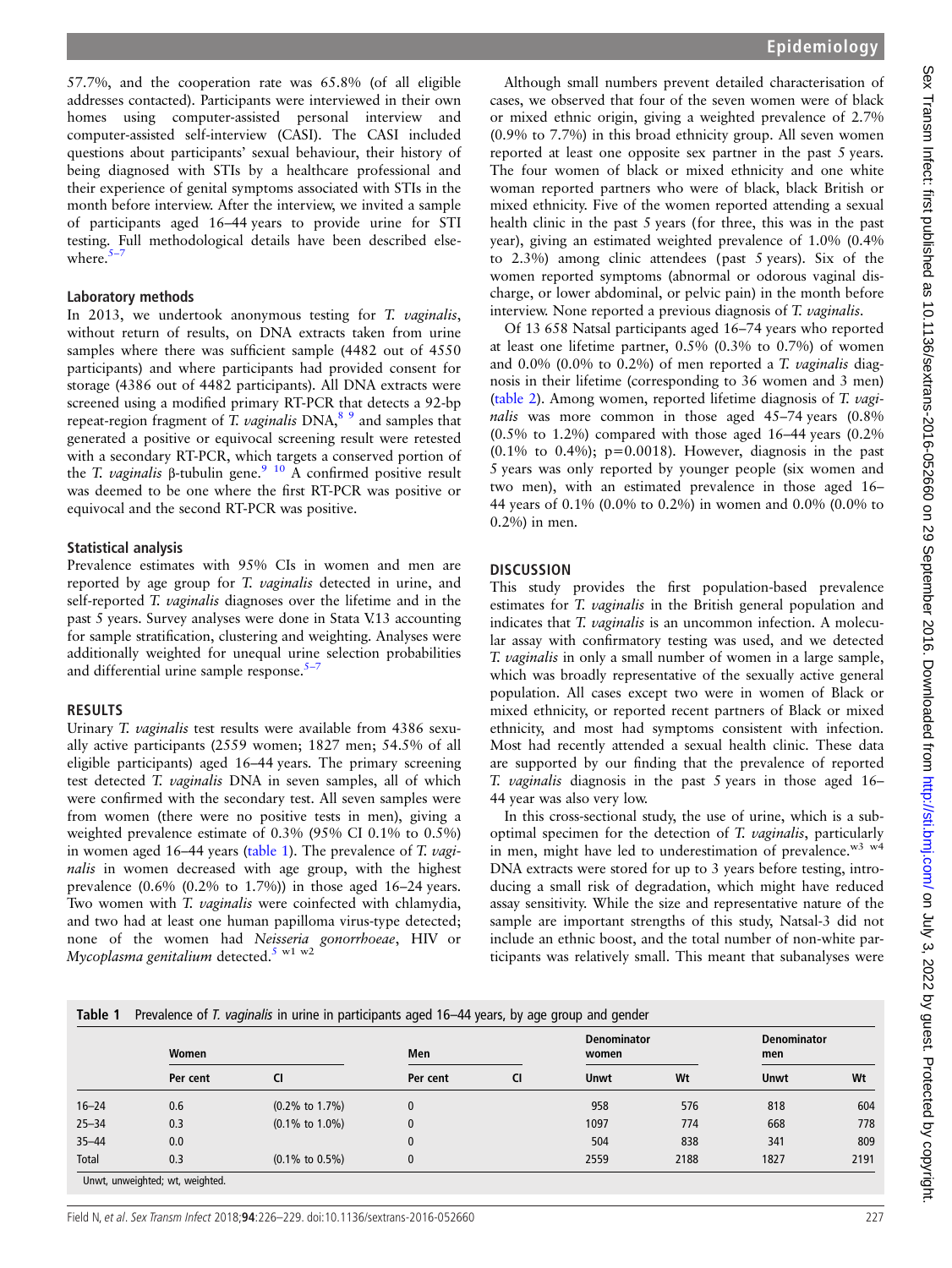<span id="page-2-0"></span>

| Table 2 Self-reported history of T. vaginalis in participants aged 16-74 years, by age group, gender and timeframe |  |  |
|--------------------------------------------------------------------------------------------------------------------|--|--|
|                                                                                                                    |  |  |

|                                     | Women    |                             | Men      |                             | <b>Denominator</b><br>women |      | <b>Denominator</b><br>men |      |
|-------------------------------------|----------|-----------------------------|----------|-----------------------------|-----------------------------|------|---------------------------|------|
|                                     | Per cent | <b>CI</b>                   | Per cent | <b>CI</b>                   | Unwt                        | Wt   | <b>Unwt</b>               | Wt   |
| Lifetime diagnoses                  |          |                             |          |                             |                             |      |                           |      |
| $16 - 24$                           | 0.1      | $(0.0\% \text{ to } 0.4\%)$ | 0.1      | $(0.0\% \text{ to } 0.8\%)$ | 1726                        | 962  | 1363                      | 990  |
| $25 - 34$                           | 0.3      | $(0.1\% \text{ to } 0.6\%)$ | 0.1      | $(0.0\% \text{ to } 0.4\%)$ | 2362                        | 1304 | 1431                      | 1281 |
| $35 - 44$                           | 0.3      | $(0.1\% \text{ to } 0.9\%)$ | 0.1      | $(0.0\% \text{ to } 0.8\%)$ | 1169                        | 1397 | 775                       | 1367 |
| $45 - 54$                           | 0.8      | $(0.4\% \text{ to } 1.5\%)$ | 0.0      |                             | 1058                        | 1365 | 745                       | 1336 |
| $55 - 64$                           | 0.8      | $(0.4\% \text{ to } 1.7\%)$ | 0.0      |                             | 969                         | 1169 | 692                       | 1085 |
| $65 - 74$                           | 0.7      | $(0.3\% \text{ to } 1.7\%)$ | 0.0      |                             | 787                         | 843  | 581                       | 758  |
| Total aged 16-44                    | 0.2      | $(0.1\% \text{ to } 0.4\%)$ | 0.1      | $(0.0\% \text{ to } 0.3\%)$ | 5257                        | 3662 | 3569                      | 3639 |
| Total aged 45-74                    | 0.8      | $(0.5\% \text{ to } 1.2\%)$ | 0.0      |                             | 2814                        | 3377 | 2018                      | 3180 |
| Total                               | 0.5      | $(0.3\% \text{ to } 0.7\%)$ | 0.0      | $(0.0\% \text{ to } 0.2\%)$ | 8071                        | 7040 | 5587                      | 6818 |
| Past 5 years                        |          |                             |          |                             |                             |      |                           |      |
| $16 - 24$                           | 0.1      | $(0.0\% \text{ to } 0.4\%)$ | 0.1      | $(0.0\% \text{ to } 0.8\%)$ | 1726                        | 962  | 1363                      | 990  |
| $25 - 34$                           | 0.1      | $(0.0\% \text{ to } 0.4\%)$ | 0.1      | $(0.0\% \text{ to } 0.4\%)$ | 2362                        | 1304 | 1431                      | 1281 |
| $35 - 44$                           | 0.0      | 0.0%                        | 0.0      | 0.0%                        | 1169                        | 1397 | 775                       | 1367 |
| $45 - 54$                           | 0.0      | $0.0\%$                     | 0.0      | 0.0%                        | 1058                        | 1365 | 745                       | 1336 |
| $55 - 64$                           | 0.0      | 0.0%                        | 0.0      | 0.0%                        | 969                         | 1169 | 692                       | 1085 |
| $65 - 74$                           | 0.0      | $0.0\%$                     | 0.0      | 0.0%                        | 787                         | 843  | 581                       | 758  |
| Total aged 16-44                    | 0.1      | $(0.0\% \text{ to } 0.2\%)$ | 0.0      | $(0.0\% \text{ to } 0.2\%)$ | 5257                        | 3662 | 3569                      | 3639 |
| Total aged 45-74                    | 0.0      |                             | 0.0      |                             | 2814                        | 3377 | 2018                      | 3180 |
| Total<br>Lout unwighted wt woighted | 0.0      | $(0.0\% \text{ to } 0.1\%)$ | 0.0      | $(0.0\% \text{ to } 0.1\%)$ | 8071                        | 7040 | 5587                      | 6818 |

Unwt, unweighted; wt, weighted.

not possible, and underrepresentation of these groups might also have led to underestimation of prevalence.

Worldwide data sets providing robust estimates of T. vaginalis prevalence in the general population are limited to the USA. The 2001–2002 Add Health study found the prevalence in women aged 18–26 years was 2.8% (2.2% to 3.6%).<sup>w5</sup> The 2001–2004 NHANES study reported that the prevalence in women aged 14–49 years was 3.1% (2.2% to 4.3%), driven by very high prevalence in women of non-Hispanic black ethnicity  $(13.3\%$   $(10.0-17.7)$ .<sup>w6</sup> A probability sample of young adults undertaken in Baltimore in 2006–2009 reported that prevalence was 4.1% (2.3% to 7.0%) in non-black women and 16.6% (13.0% to 19.8%) in women of black ethnicity. $W^7$  The use of different samples and assays in these studies complicates comparison, but it is striking that the US data consistently show much higher prevalence estimates than we found in Britain. Differences in the demographic composition of the USA and British populations might partially account for these findings, but we note that prevalence estimates in black women in the Natsal sample are also lower, which might be explained by differences in access to healthcare. Overall higher rates of STIs found in black populations might also be due to differences in sexual behaviour (eg, overlapping partnerships and assortative mixing), and associated with underlying social factors such as deprivation.<sup>w8</sup>

These data are timely because molecular assays to detect T. vaginalis are now commercially available, increasing the feasibility of widespread screening, including outside of specialist sexual health services. However, given the very low prevalence detected, unselected screening of asymptomatic individuals is unlikely to represent a cost-effective use of resources. Instead, these data support policies that focus the deployment of molecular tests within clinical settings where pilot studies and/or demography provide evidence of higher prevalence in the local community. It is now the role of professional clinical and public

health organisations to take these findings, together with other published evidence, to make recommendations about T. vaginalis screening and diagnostic testing.

## Ethical approval

We obtained ethics approval from Oxfordshire Research Ethics Committee A (reference 09/H0604/27). Participants gave written informed consent to anonymised testing, without the return of results, the ethical rationale for which has been previously described.<sup>w9</sup> A substantial amendment was subsequently approved by Oxfordshire Research Ethics Committee to test for T. vaginalis where participants had provided consent to any remaining urine being stored for studies investigating diseases in the population.

## Handling editor Jackie A Cassell

Twitter Follow Nigel Field at @fi[enige and Sarah Alexander at @sarah1alexander](http://twitter.com/sarah1alexander)

Acknowledgements Natsal-3 is a collaboration between University College London (London, UK), the London School of Hygiene and Tropical Medicine (London, UK), NatCen Social Research, Public Health England (formerly the Health Protection Agency) and the University of Manchester (Manchester, UK). We thank the study participants, the team of interviewers from NatCen Social Research and operations and computing staff from NatCen Social Research; Chinelo Obi, Rebecca Howell-Jones, David Mesher, Heather Northend, Krishna Gupta and Tracey Cairns (Department of HIV and Sexually Transmitted Infections, Public Health England) for data linkage, anonymisation and data entry; Pamela Saunders (Sexually Transmitted Bacteria Reference Unit, Public Health England) and Filomeno Coelho da Silva (Virus Reference Department, Public Health England) for their contributions to development of protocols and testing; and Holly Mitchell (Department of HIV and Sexually Transmitted Infections, Public Health England) for sharing raw data from her paper on English rates of T. vaginalis.

Contributors NF, SA, CAI and PS conceived this article. NF wrote the first draft with further contributions from SC, SA, CAI, GH, LH, SB, CHM, CT, AMJ and PS. LH did the literature review. SC did the statistical analysis. PS, CAI, CHM and AMJ, initial applicants on Natsal-3, wrote the study protocol and obtained funding. PS, CHM, CAI, AMJ, SC, CT and NF designed the Natsal-3 questionnaire, applied for ethics approval and undertook piloting of the questionnaire. SC and CM managed